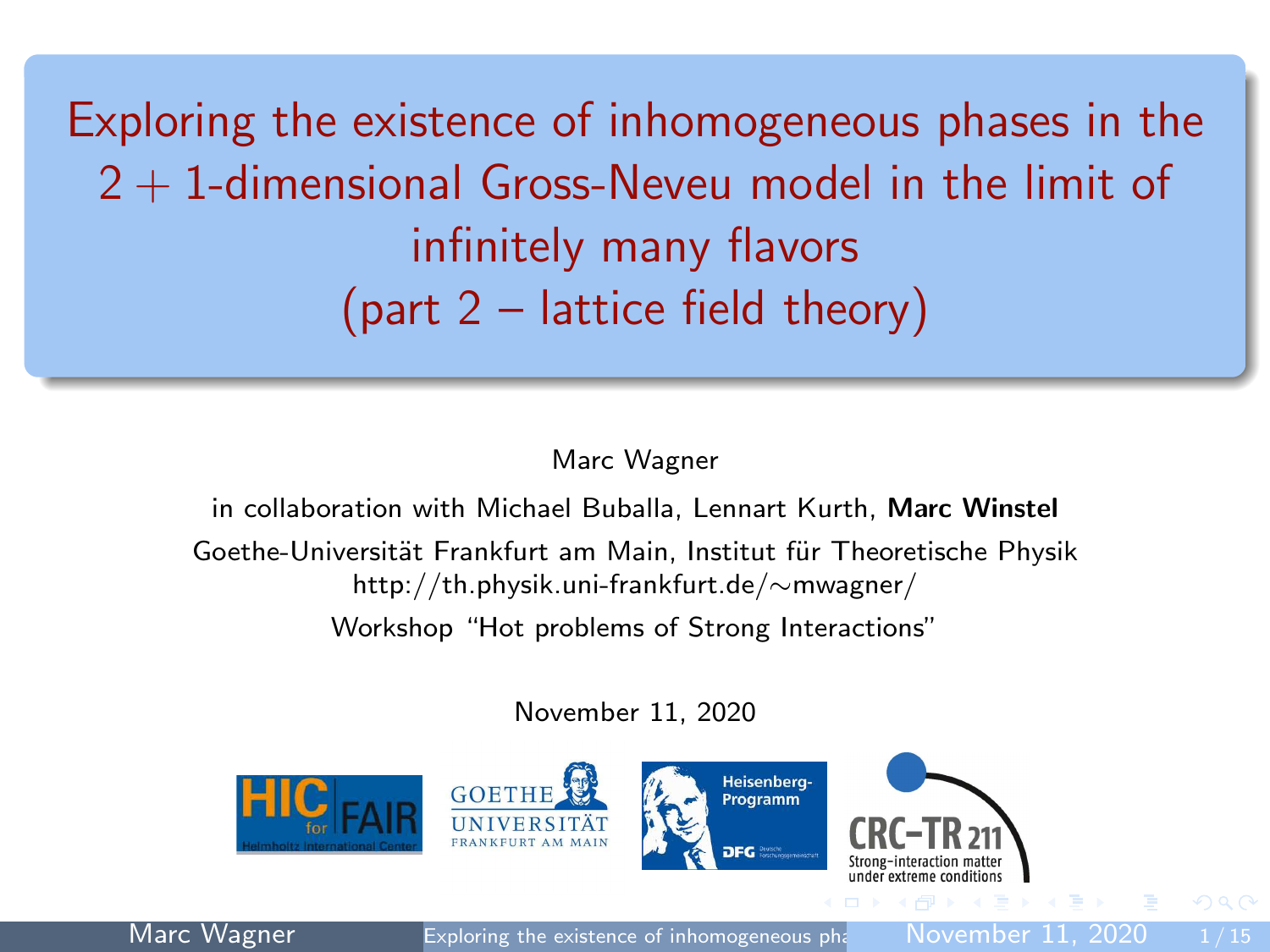### Introduction

- Long-term goal (for many researchers in our field): Compute the phase diagram of QCD. **Extremely difficult** ...
	- $\bullet$  ... e.g. "sign problem" in lattice QCD for chemical potential  $\mu \neq 0$ .
- **○** QCD-inspired models in the  $N_f \rightarrow \infty$  limit:

```
QCD-inspired = symmetries similar as in QCD, e.g. chiral symmetry
N_f \rightarrow \infty limit = infinite number of flavors
```
• Inhomogeneous phases at large  $\mu$  and small temperature  $T$ .

 $inhomogeneous phase = phase with a spatially non-constant order parameter$ 

• Analytical results for the Gross-Neveu (GN) model in  $1+1$  dimensions.

[O. Schnetz, M. Thies and K. Urlichs, Annals Phys. 314, 425 (2004) [hep-th/0402014]]

- $\bullet$  This talk: lattice field theory investigation of the GN model in 2+1 dimensions.
	- Do inhomogeneous phases exist in 2+1 dimensions?
	- Phase diagram?
	- Shape of the inhomogeneous condensate?

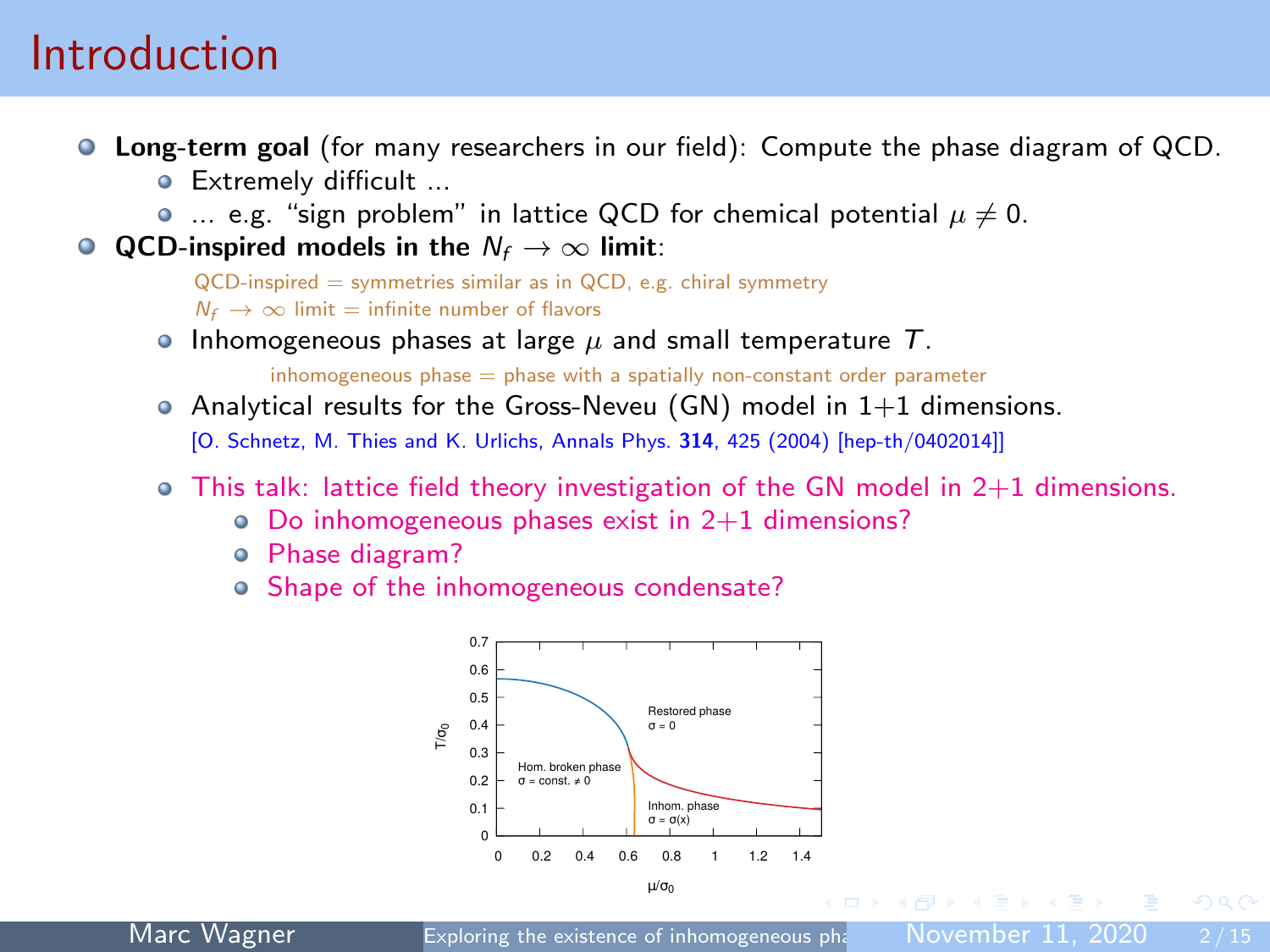

### [Fermion discretization](#page-4-0)





イロト イ押 トイヨ トイヨ ト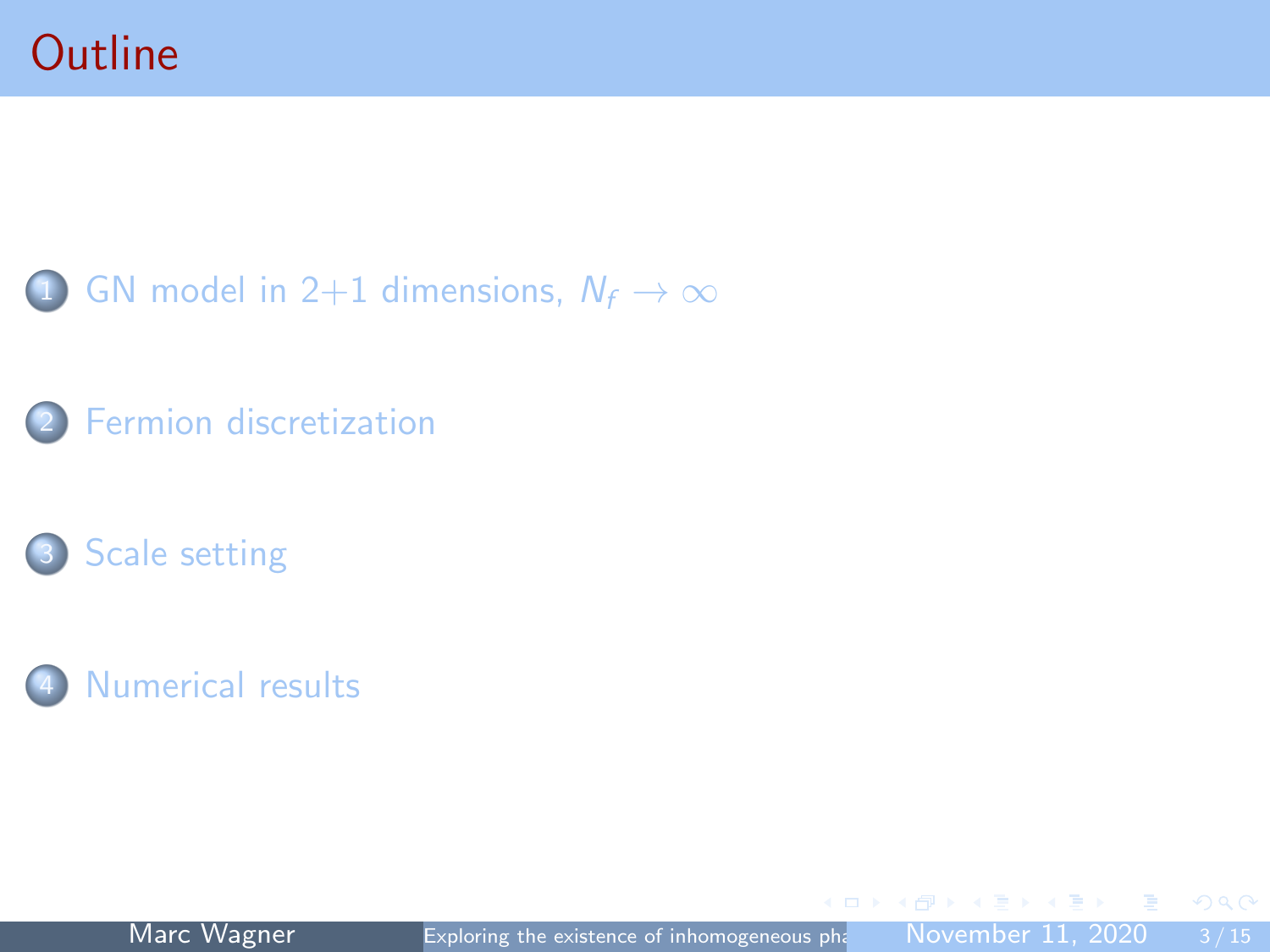## <span id="page-3-0"></span>GN model in 2+1 dimensions,  $N_f \rightarrow \infty$

Action:

$$
S = \int d^3x \left( \sum_{f=1}^{N_f} \bar{\psi}_f \left( \gamma_\nu \partial_\nu + \gamma_0 \mu \right) \psi_f - \frac{g^2}{2} \left( \sum_{f=1}^{N_f} \bar{\psi}_f \psi_f \right)^2 \right).
$$

After introducing a scalar field  $\sigma$  and performing the integration over fermionic fields

$$
S_{\text{eff}} = N_f \left( \frac{1}{2\lambda} \int d^3 x \,\sigma^2 - \ln \left( \det \left( \frac{\gamma_\nu \partial_\nu + \gamma_0 \mu + \sigma}{\sigma^2} \right) \right) \right)
$$
  

$$
Z = \int D\sigma \, e^{-S_{\text{eff}}},
$$

where  $\lambda = N_f g^2$ .

**O** One can show

$$
\langle \sigma \rangle - \frac{\lambda}{N_f} \bigg\langle \sum_{f=1}^{N_f} \bar{\psi}_f \psi_f \bigg\rangle.
$$

 $\bullet$  N<sub>f</sub>  $\rightarrow \infty$ :

- Only global minimum of  $S_{\text{eff}}/N$  important in  $\int D\sigma\ \text{e}^{-S_{\text{eff}}}.$
- **•** Assume t independence of this field configuration, i.e.  $\sigma = \sigma(x, y)$ .

 $\Omega$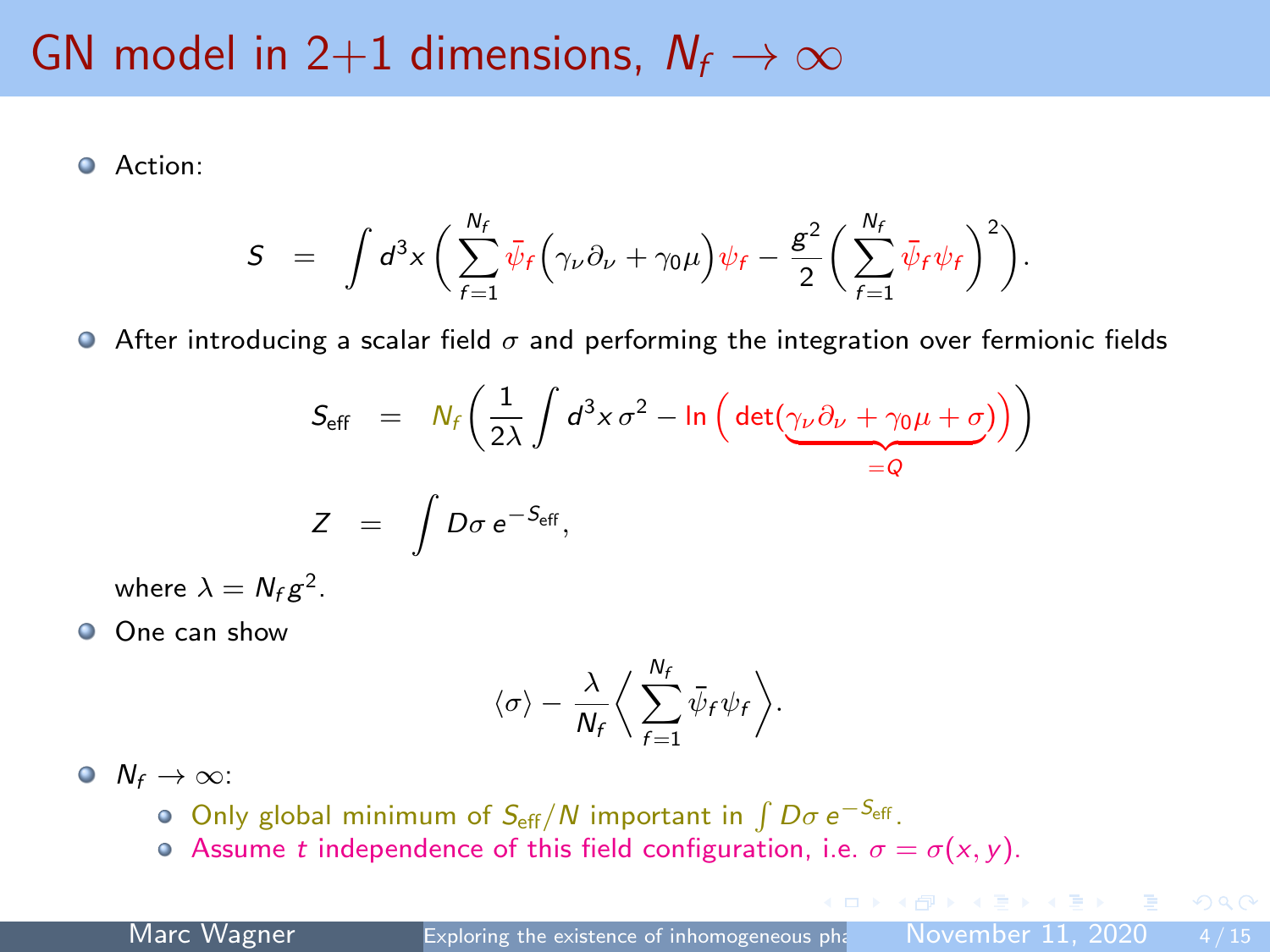- <span id="page-4-0"></span>For numerical treatment the degrees of freedom have to be reduced to a finite number.
	- $\rightarrow$  Finite volume and discretization needed.
		- **•** For example lattice field theory.

[P. de Forcrand, U. Wenger, PoS LAT2006, 152 (2006) [arXiv:hep-lat/0610117]] [M. Winstel, J. Stoll, M. Wagner, arXiv:1909.00064]

[R. Narayanan, Phys. Rev. D 101, 096001 (2020) [arXiv:2001.09200]]

There are other possibilities to discretize, e.g. finite mode discretization, discretization by piecewise polynomial functions, etc.

[M. Wagner, Phys. Rev. D 76, 076002 (2007) [arXiv:0704.3023]]

[A. Heinz, F. Giacosa, M. Wagner, D. H. Rischke, Phys. Rev. D 93, 014007 (2016) [arXiv:1508.06057]]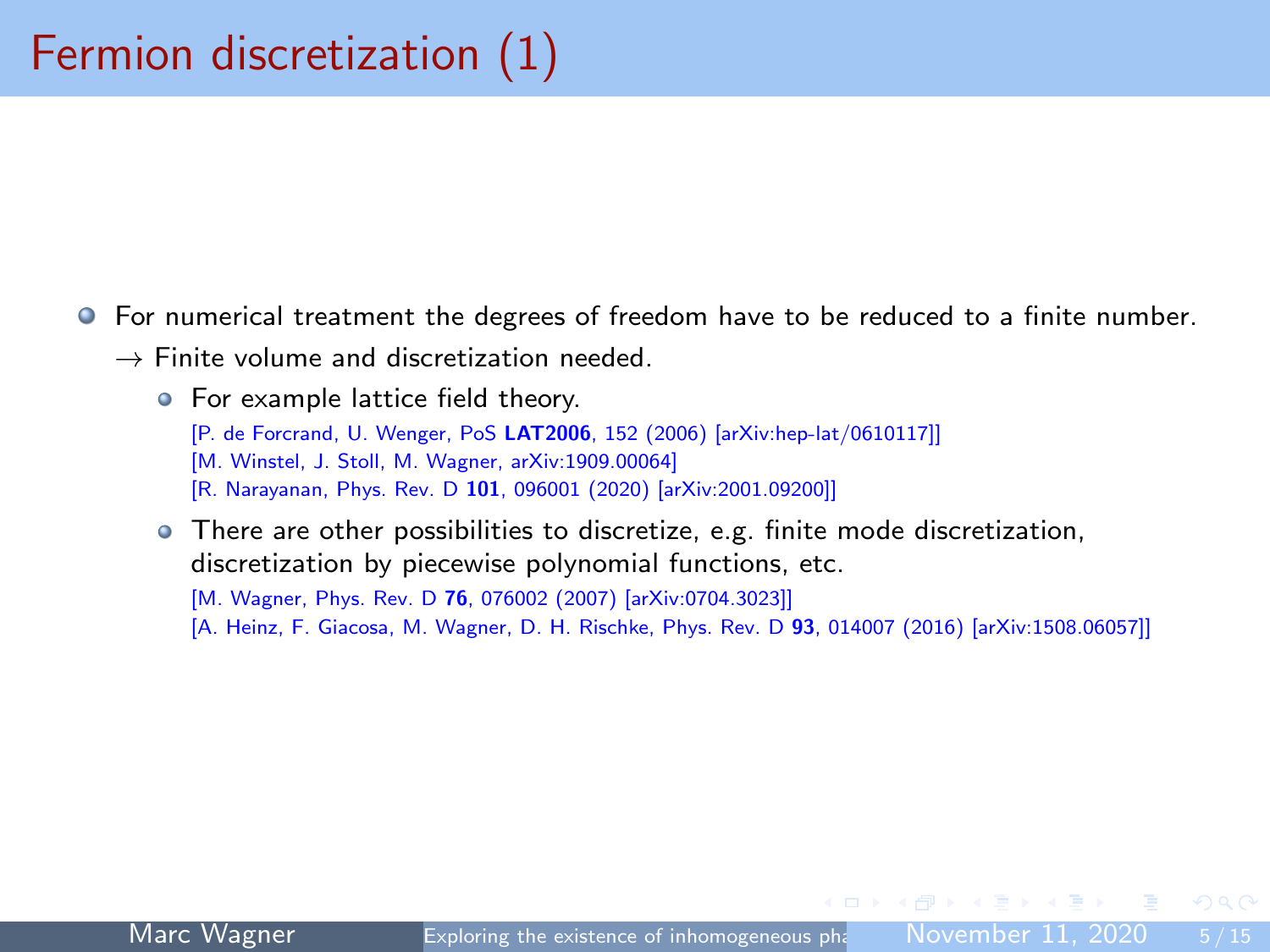## Fermion discretization (2)

 $\bullet$  Plane wave expansion in t direction.

(+) Easy analytical simplifications possible, because  $\sigma = \sigma(x, y)$ , i.e. det(Q) factorizes.

- $\bullet$  Lattice discretization with so-called naive fermions in x, y directions.
	- (+) Fermion doubling not a problem in the large-N limit (" $2 \times \infty = \infty$ ").
	- (+) Chiral symmetry intact (explicitely broken in other discretizations, e.g. Wilson).
	- (+) Rather cheap to evaluate (in contrast to other discretizations, e.g. overlap).

$$
S_{\text{free}} = \int d^3x \,\overline{\psi}(x_0, \mathbf{x}) \Big( \gamma_0 (\partial_0 + \mu) + \gamma_1 \partial_1 + \gamma_2 \partial_2 \Big) \psi(x_0, \mathbf{x}) \rightarrow \\ \rightarrow \sum_{n_0 = -N_0 + 1}^{N_0} \sum_{\mathbf{x}} \overline{\chi}(n_0, \mathbf{x}) \Big( \gamma_0(i\omega_{n_0} + \mu) \chi(n_0, \mathbf{x}) + \sum_{\nu=1,2} \gamma_\nu \frac{\chi(n_0, \mathbf{x} + \mathbf{e}_\nu) - \chi(n_0, \mathbf{x} - \mathbf{e}_\nu)}{2} \Big)
$$

**D** Due to fermion doubling  $\chi$  represents four fermion flavors and, thus, cannot be interpreted as a standard fermion field  $\psi$ . The relation between the components of  $\chi$  and of  $\psi$  is non-trivial.

[Y. Cohen, S. Elitzur, E. Rabinovici, Nucl. Phys. B 220, 102-118 (1983)]

[J. Lenz, L. Pannullo, M. Wagner, B. Wellegehausen, A. Wipf, Phys. Rev. D 101, 094512 (2020) [arXiv:2004.00295]]

 $\Omega$ 

←ロト ←何ト ←ヨト ←ヨト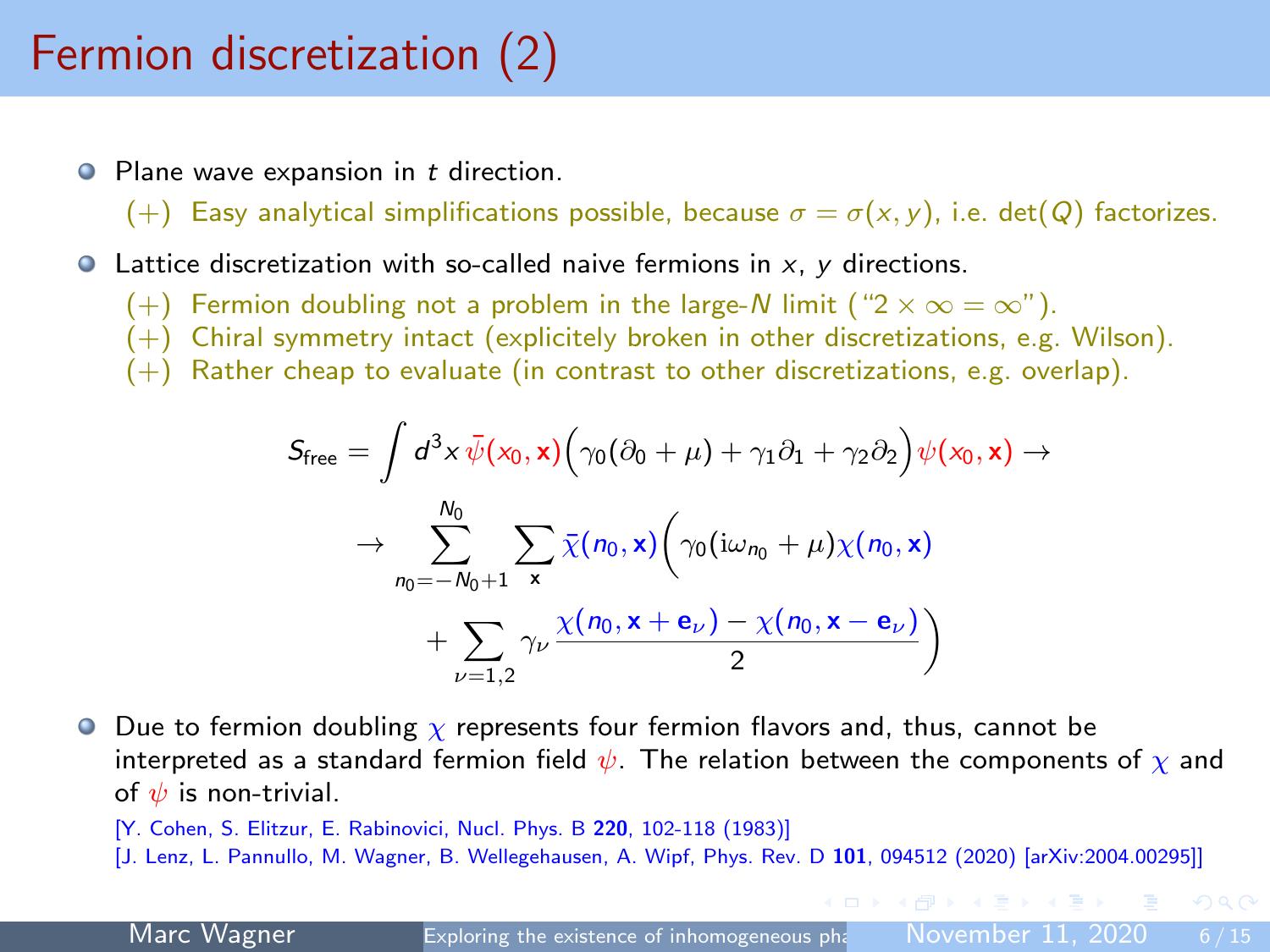# Fermion discretization (3)

Discretized GN action:  $\bullet$ 

$$
S_{\sigma} = \int d^3x \left( \bar{\psi}(x_0, \mathbf{x}) \Big( \gamma_{\nu} \partial_{\nu} + \gamma_0 \mu + \sigma(\mathbf{x}) \Big) \psi(x_0, \mathbf{x}) + \frac{N_f}{2\lambda} \sigma^2(\mathbf{x}) \right) \rightarrow \\ \rightarrow \sum_{f=1}^{N_f/4} \left( S_{\text{free}} + \sum_{n_0 = -N_0 + 1}^{N_0} \sum_{\mathbf{x}, \mathbf{y}} \bar{\chi}_f(n_0, \mathbf{x}) W_2(\mathbf{x} - \mathbf{y}) \sigma(\mathbf{y}) \chi_f(n_0, \mathbf{x}) \right) + \frac{N_f N_0}{\lambda} \sum_{\mathbf{x}} \sigma^2(\mathbf{x})
$$

where  $W_2$  is the Fourier transform of a function  $\tilde{W}_2$  with

 $\mathbf{W}_2(\mathbf{k}) \rightarrow 1$  for  $\mathbf{k} \approx (0, 0)$ ,  $\mathbf{W}_2(\mathbf{k}) \to 0$  for  $\mathbf{k} \approx (\pi, 0)$ ,  $\mathbf{k} \approx (0, \pi)$ ,  $\mathbf{k} \approx (\pi, \pi)$ .

We study two different discretizations, which have both the correct continuum limit:

**• Cosinus function in momentum space:** 

$$
W_2'(\mathbf{x}-\mathbf{y}) = \prod_{\nu=1,2} \left( \frac{1}{4} \delta_{x_{\nu}-1,y_{\nu}} + \frac{1}{2} \delta_{x_{\nu},y_{\nu}} + \frac{1}{4} \delta_{x_{\nu}+1,y_{\nu}} \right).
$$

• Step function in momentum space:

$$
W_2''(x-y) = \prod_{\nu=1,2} \left( \frac{1}{N_s} \left( 1 + \sum_{n=1}^{N_s/4-1} 2 \cos \left( \frac{2 \pi n (x_{\nu} - y_{\nu})}{L} \right) + \cos \left( \frac{\pi}{2} (x_{\nu} - y_{\nu}) \right) \right) \right).
$$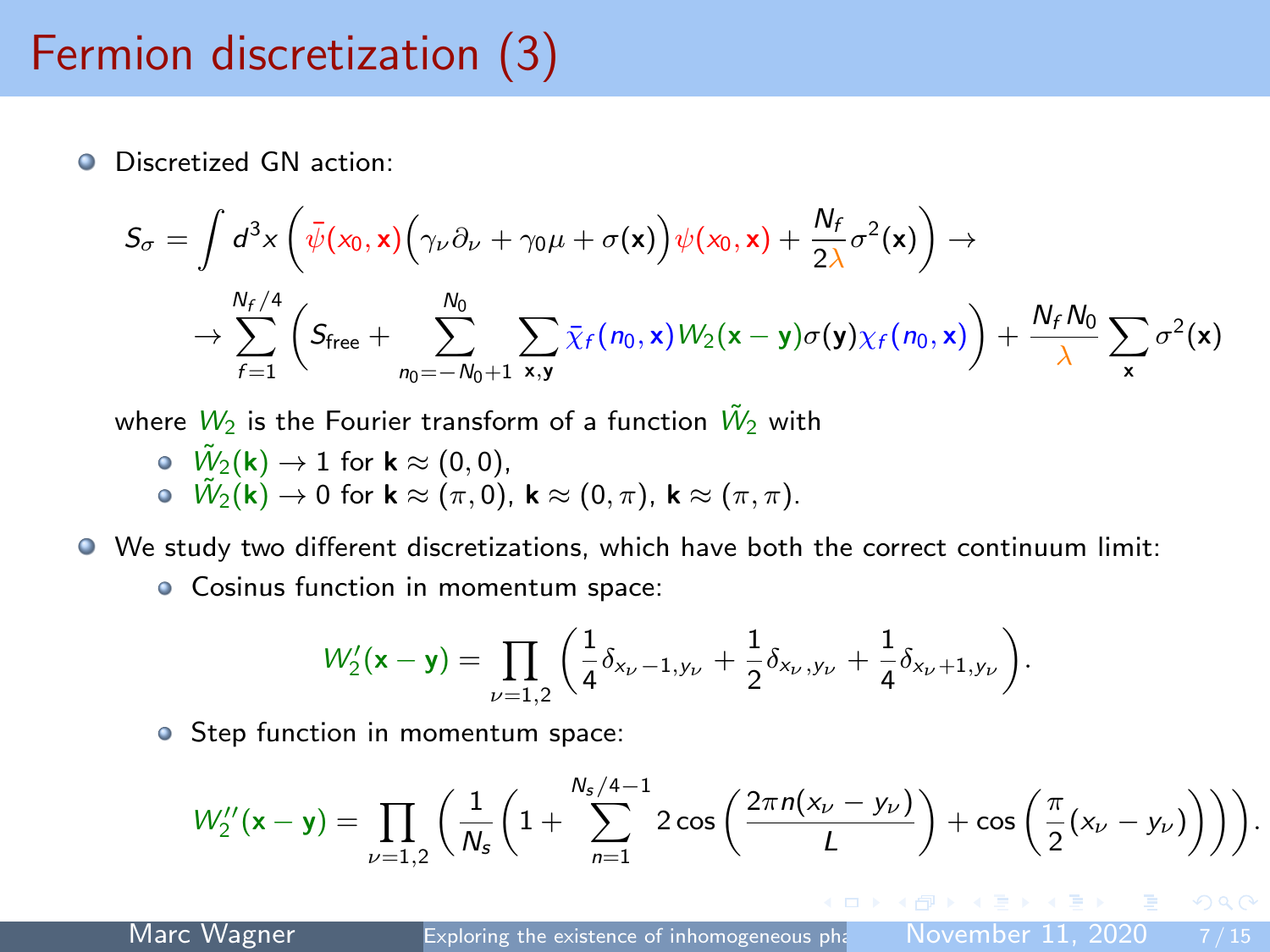- <span id="page-7-0"></span>At  $\mu = 0$  and for  $1/T \rightarrow \infty$  the condensate tends to a constant,  $\sigma \rightarrow \sigma_0$ .
- Set the scale via  $\sigma_0$ , i.e. express all dimensionful quantities in units of  $\sigma_0$ , e.g.  $\mu/\sigma_0$ ,  $T/\sigma_0$ ,  $a\sigma_0$ , ...
- **The value of the lattice spacing**  $a\sigma_0$  **depends on the coupling constant**  $\lambda$ **, i.e. can be** changed by adjusting  $\lambda$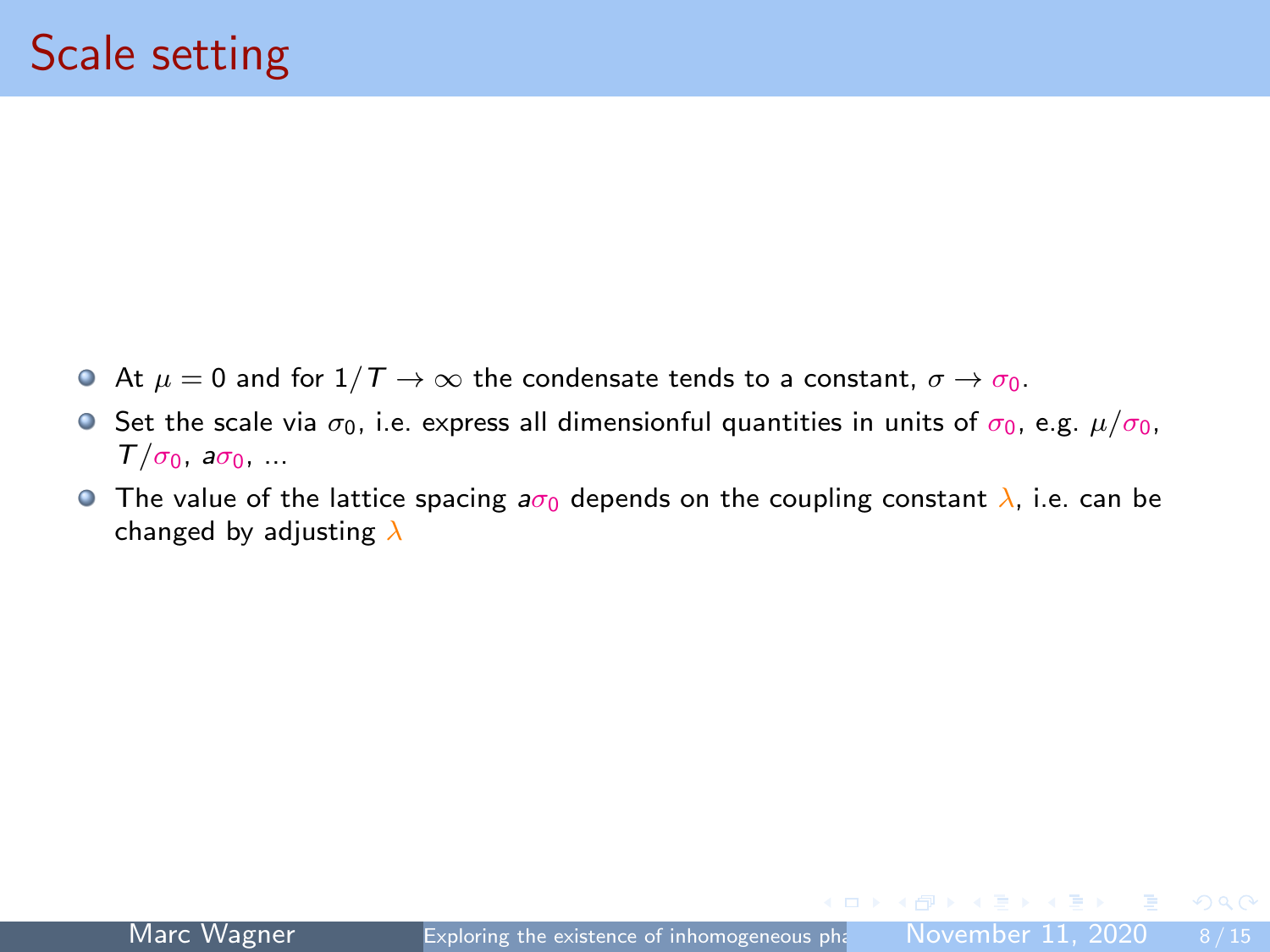# <span id="page-8-0"></span>Numerical results,  $2+1$ -dimensional GN model  $(1)$

#### **•** Phase diagram with restriction to homogeneous condensate  $\sigma$ :

- A Test of our method and implementation:
	- $\circ$  Blue line: K. G. Klimenko / K. Urlichs / continuum approach (part 1 of the talk by L. Kurth).

[K. G. Klimenko, Z. Phys. C 37, 457 (1988) [K. Urlichs, PhD thsis, University of Erlangen-Nuremberg (2007)]

- **Red points: coarse lattice spacing.**
- Purple points: fine lattice spacing.

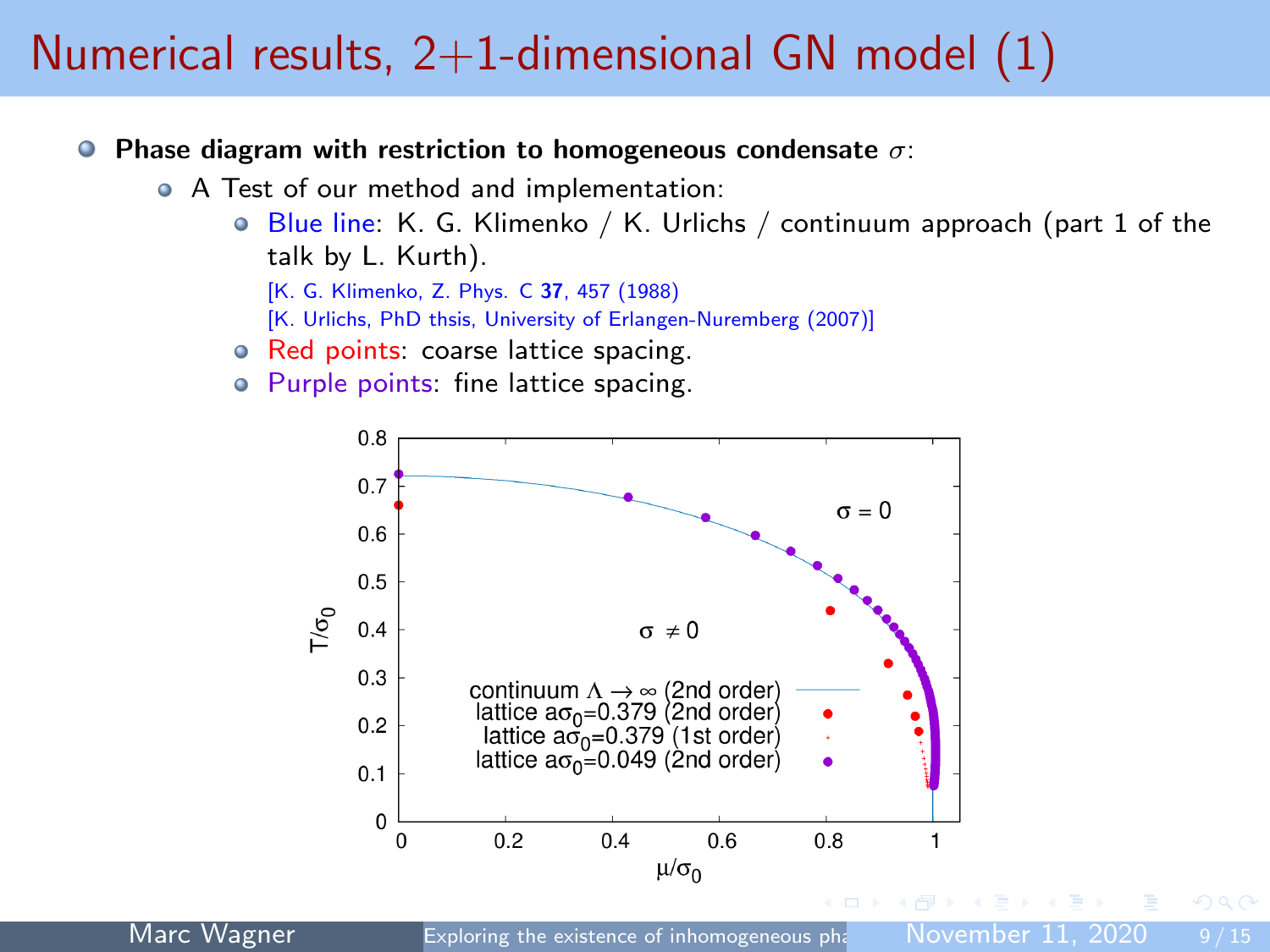# Numerical results,  $2+1$ -dimensional GN model  $(2)$

### **Stability analysis:**

- **•** Starting point: homogeneous Minimum of  $S_{\text{eff}}$ .
- $\bullet$  Are there inhomogeneous perturbations, which decrease  $S_{\text{eff}}$ ?
	- Lattice discretization  $W_2'$ :

No, "phase diagram" identical to the "homogeneous phase diagram".

Lattice discretization  $W_2''$ :

Yes, but the region of instability strongly depends on the lattice spacing a and seems to vanish in the continuum limit  $a \rightarrow 0$ .

[M. Winstel, J. Stoll, M. Wagner, arXiv:1909.00064]

[R. Narayanan, Phys. Rev. D 101, 096001 (2020) [arXiv:2001.09200]]



 $a\sigma_0 = 0.379$ 

 $a\sigma_0 = 0.237$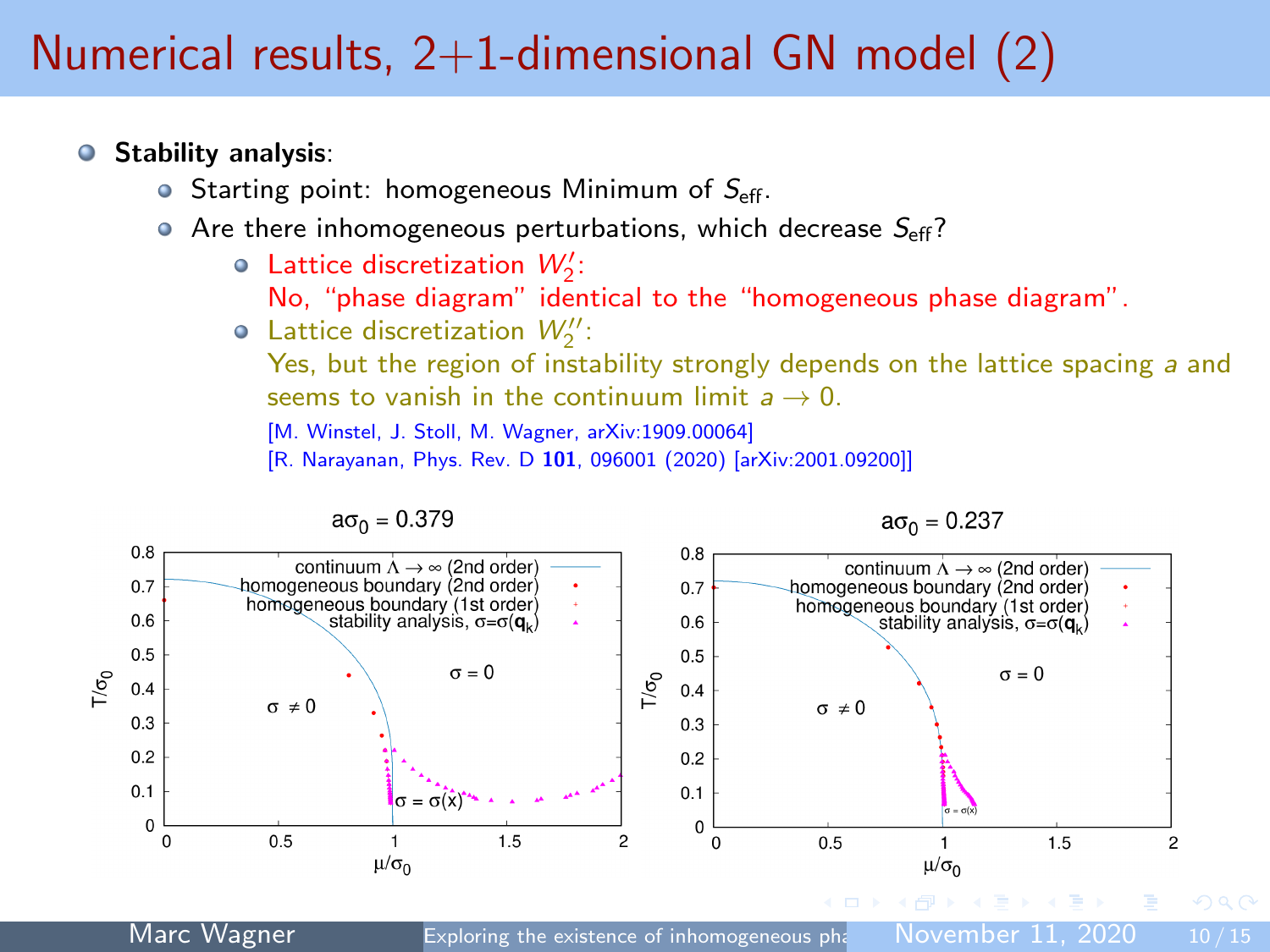## Numerical results,  $2+1$ -dimensional GN model  $(3)$

- Comparison of  $S_{\text{eff}}$  for the discretizations  $W_2'$  and  $W_2''$ :
	- $(\mu/\sigma_0, T/\sigma_0) = (1.035, 0.110)$ , i.e. inside the region of instability for  $W_2''$ .
	- Ansatz for the condensate:

$$
\sigma(\mathbf{x}) = \sigma(x_1) = \alpha \cos\left(\frac{2\pi x_1}{\tilde{\lambda}}\right).
$$

The plot shows  $S_{\rm eff}$  as a function of  $\alpha$  for  $W^\prime_2$  (circles) and  $W^{\prime\prime}_2$  (triangles):

- Red points: corase lattice spacing.
- **Pink points: intermediate lattice spacing.**
- **Green points: fine lattice spacing.**
- $\rightarrow$  Significantly different for coarse lattice spacing.
- $\rightarrow$  Seems to converge in the the continuum limit  $a \rightarrow 0$ .

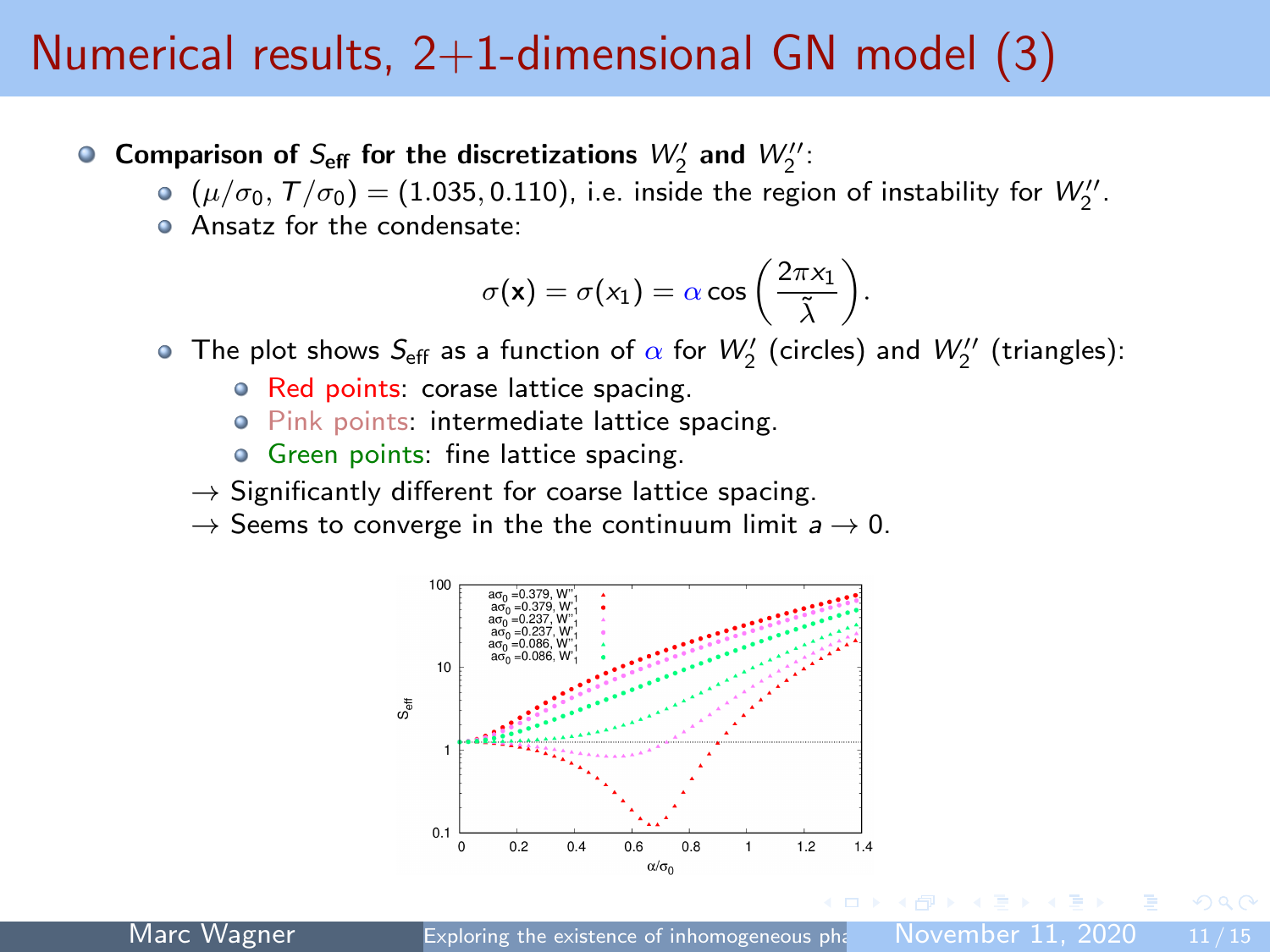## Numerical results, 2+1-dimensional GN model (4)

Minimization of  $S_{\text{eff}}$  (at the moment restriction to  $\sigma(\mathbf{x}) = \sigma(x_1)$ ):  $\bullet$ 

- Discretization  $W_2''$  inside the region of instability:
	- **•** Left plot:  $(\mu/\sigma_0, T/\sigma_0) = (0.98, 0.132)$ , i.e. smaller  $\mu$ .
		- $\rightarrow$  Larger wavelength and amplitude, kink-antikink shape.
	- Right plot:  $(\mu/\sigma_0, T/\sigma_0) = (1.11, 0.132)$ , i.e. larger  $\mu$ .
		- $\rightarrow$  Smaller wavelength and amplitude, cosinus shape.
	- $\bullet$  Qualitative behavior as in the  $1+1$ -dimensional GN model.

[O. Schnetz, M. Thies and K. Urlichs, Annals Phys. 314, 425 (2004) [hep-th/0402014]]

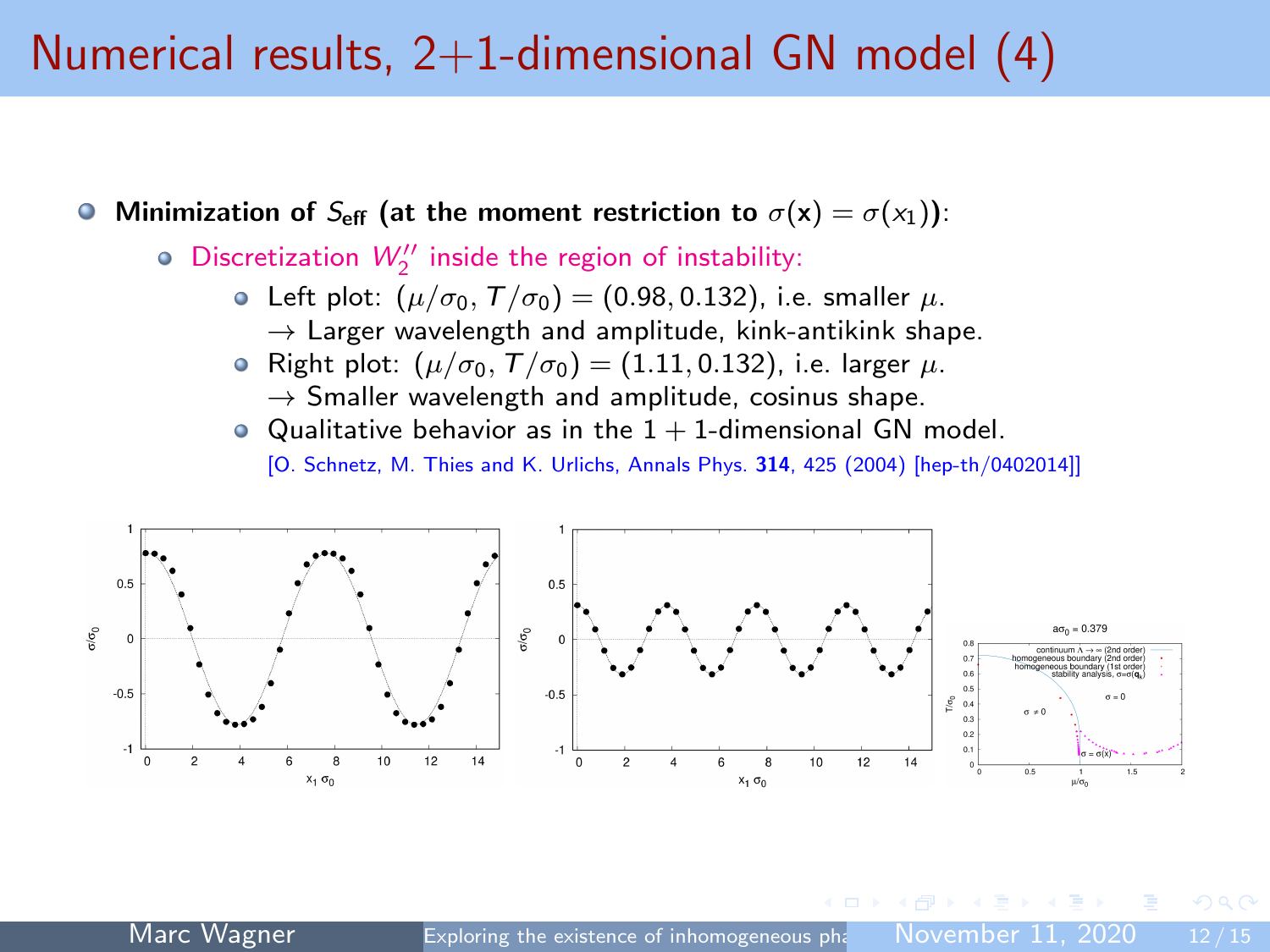## Numerical results,  $2+1$ -dimensional GN model (5)

Minimization of  $S_{\text{eff}}$  (at the moment restriction to  $\sigma(\mathbf{x}) = \sigma(x_1)$ ):  $\bullet$ 

- Discretization  $W_2'$  and  $W_2''$  inside the homogeneously broken region:
	- $(\mu/\sigma_0, T/\sigma_0) = (0.60, 0.176).$
	- **Global minimum**  $\sigma$  = const.
	- There are inhomogeneous local minima (example shown in plot).
	- $\bullet$  For decreasing T the values of  $S_{\text{eff}}$  at the global and the local minima approach each other.
	- Consistent with a previous study at  $T = 0$  and  $\sigma(\mathbf{x}) = \sigma(x_1)$  restricted to an ansatz based on Jacobi elliptic functions.

[K. Urlichs, PhD thsis, University of Erlangen-Nuremberg (2007)]

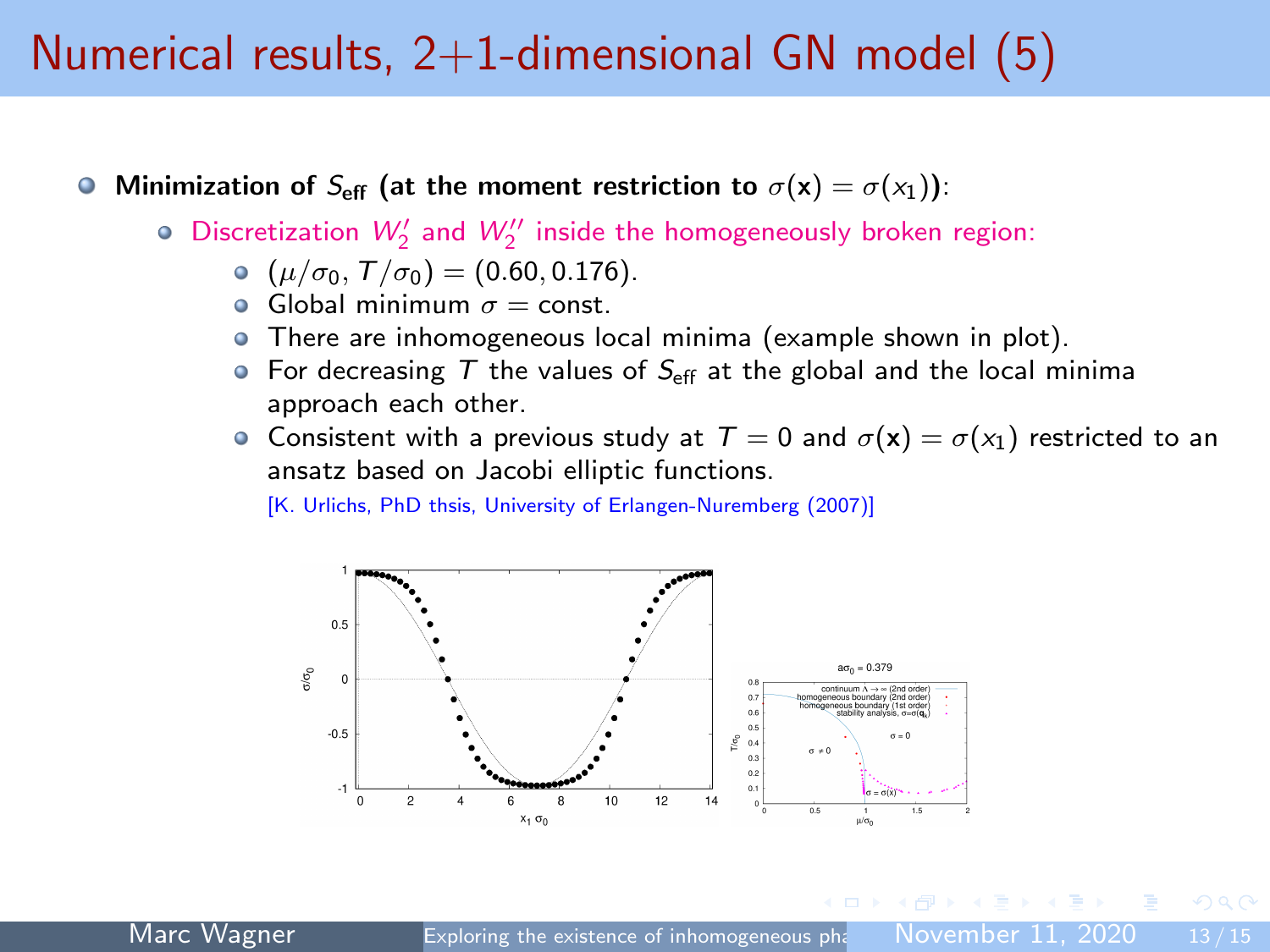## Numerical results,  $2+1$ -dimensional GN model (6)

- Minimization of  $S_{\text{eff}}$  (at the moment restriction to  $\sigma(\mathbf{x}) = \sigma(x_1)$ ):  $\bullet$ 
	- Discretization  $W_2'$  and  $W_2''$  inside the symmetric region:
		- Global minimum  $\sigma = 0$ .
	- Summary:
		- No inhomogeneous phase for discretization  $W_2'$ .
		- Inhomogeneous phase for discretization  $W_2'$  at finite a, which coincides with the instability region.
		- In the continuum limit only a symmetric and a homogeneously broken phase, but no inhomogeneous phase.



**Marc Wagner** Exploring the existence of inhomogeneous phase  $\frac{1}{2}$  November 11, 2020  $\frac{14}{15}$